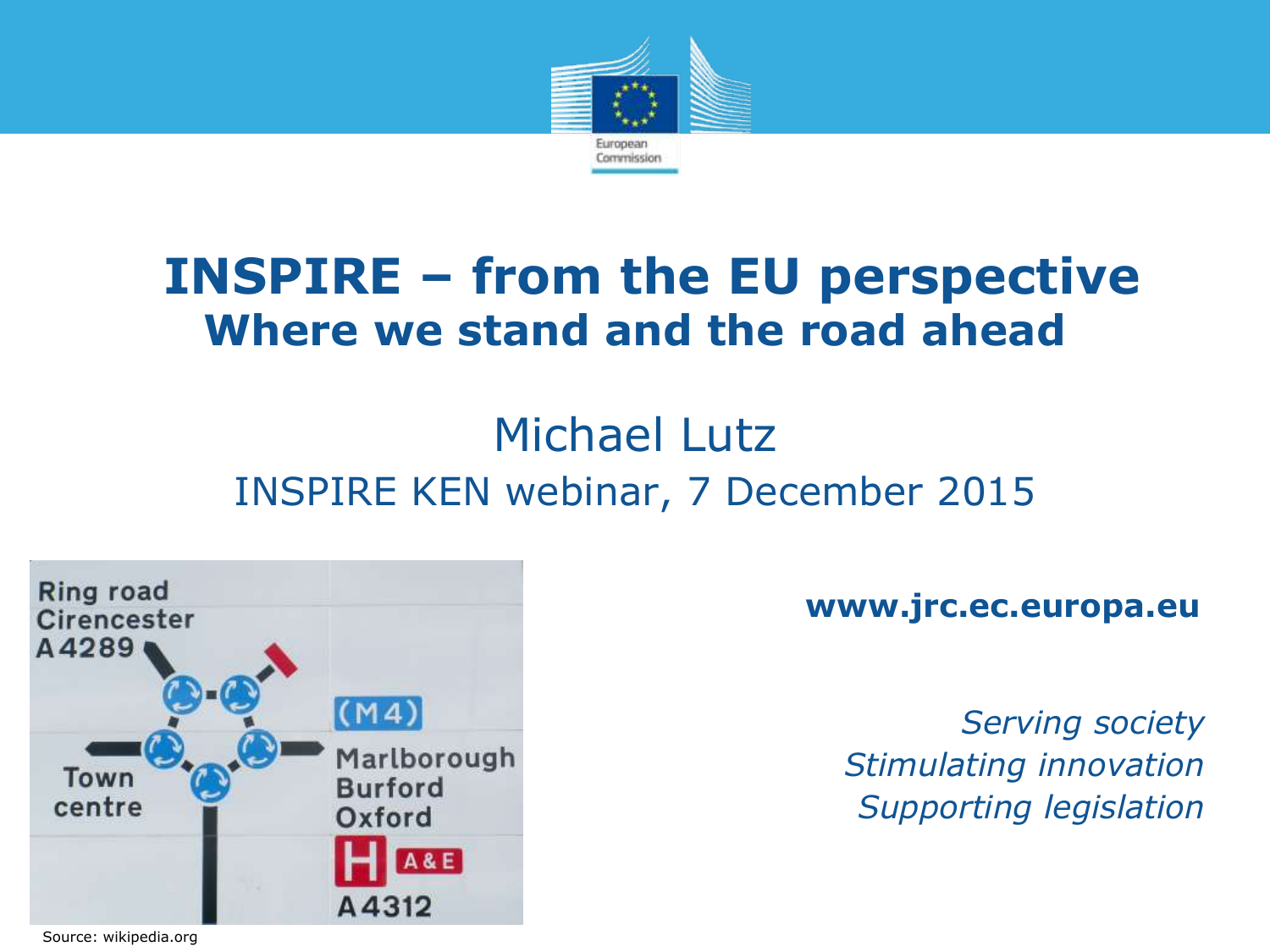

# **How INSPIRE can help users/customers**

- Which data sets exist?
- I cannot access them
- Who owns it? How can I access it? What's the scope? What's the quality?
- I cannot view or download it
- I don't understand the data and map content











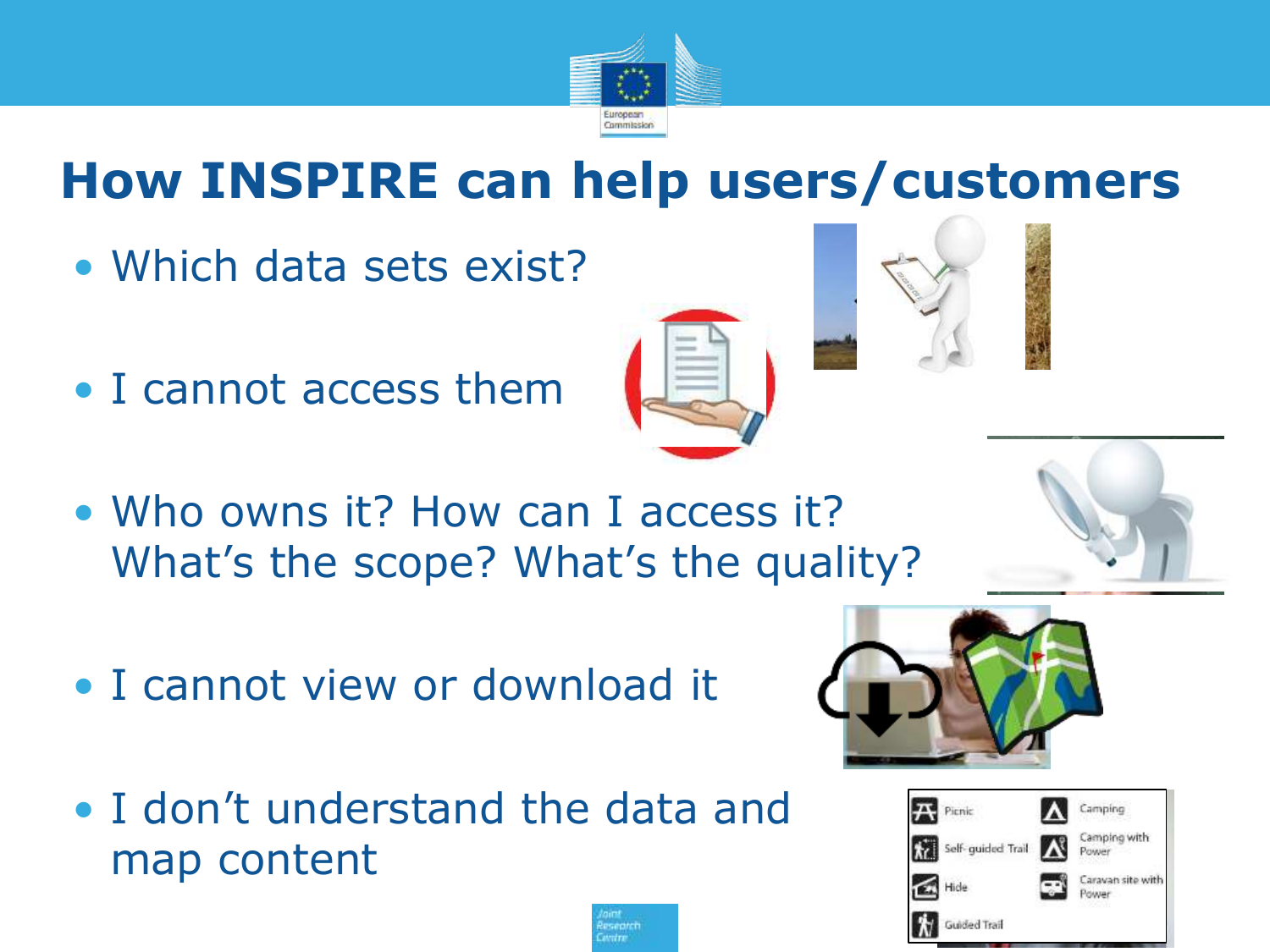

# **EU-wide gazetteer – an opportunity lost?**

- Needs for an EU-wide gazetteer based on authoritative INSPIRE "geographical names" data
- Requests from
	- **EU Publications Office for spatially indexing places** occurring in EU legal texts (<http://eur-lex.europa.eu/>)
	- DG CONNECT for providing a "places" search box for the new pan-European Data Portal ([http://www.europeandataportal.eu/\)](http://www.europeandataportal.eu/)
- EDP contractor had to analyse possible data sources based on
	- **INSPIRE monitoring tables**
	- **INSPIRE geoportal**
	- **National geoportals**
	- Web searches

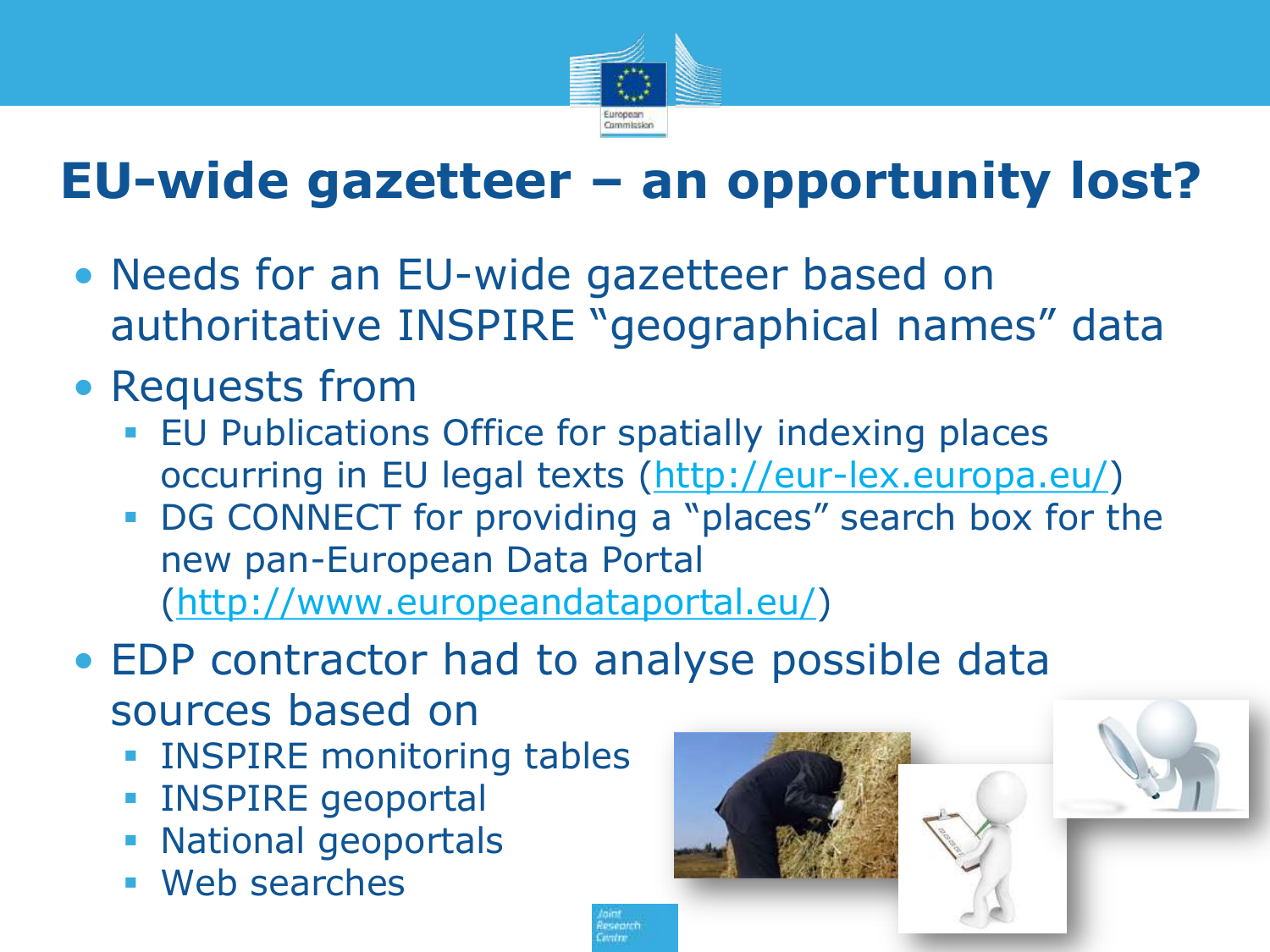

# **EU-wide gazetteer – an opportunity lost?**

#### • Observations

- Lack of INSPIRE download services for GN
- Available downloadable data not INPSIRE compliant
- INSPIRE view services (WMS) available in some countries
- Language barrier when trying to access the data
- **Some services only available with extra payment**
- **Some services are access restricted**
- **Some services are only accessible** through "shopping" process
- Some data sets seem to be incomplete

#### • Procedure

- **Use geonames.org by default**
- **Supersede with official GN information if available**







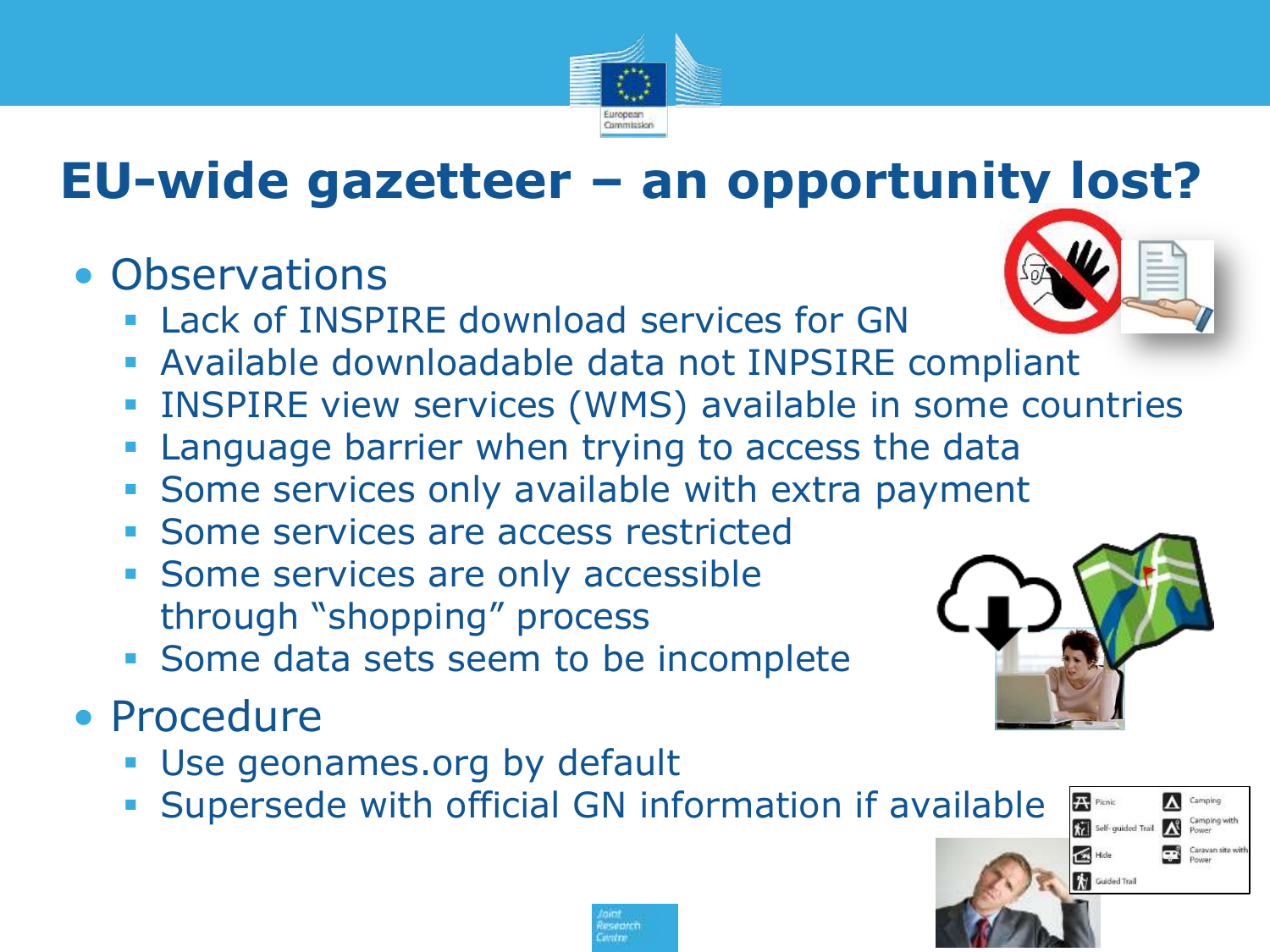# **Transportation pilot – benefits**

- Improvement of G2B data exchange (DSM)
- Road authorities upgrade from quarterly to daily updates to map providers
- Commercial map providers able to move from disparate national processes to more standardised processes in different EU countries
- Minimal implementation costs for road authorities with mature road database (leverage the investment made with INSPIRE)
- Reduced error rates for map providers (by 72% for speed limits)
- Time savings for end users, costs unchanged
- Improved collaboration between geospatial and thematic communities







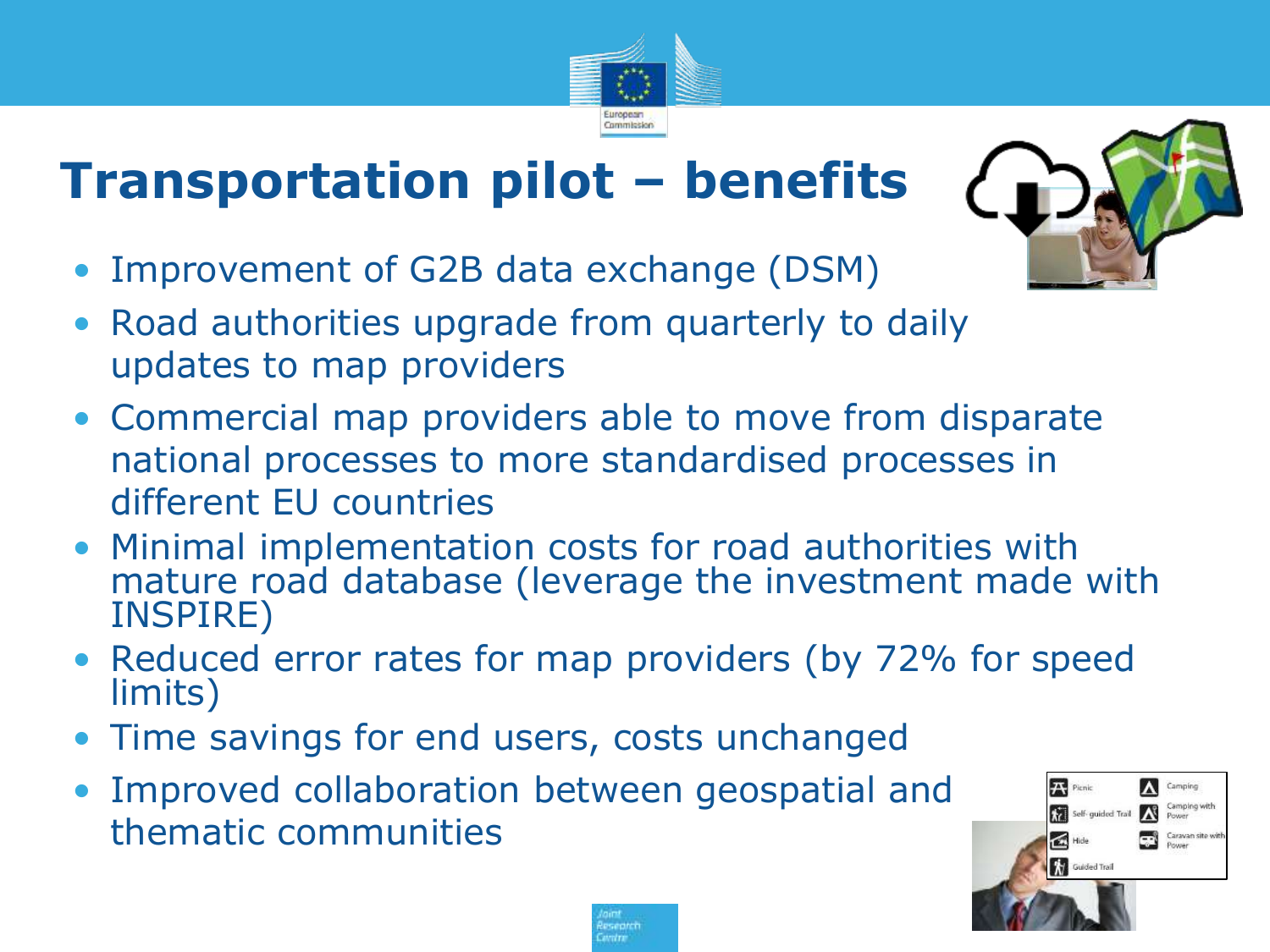



#### What do we bring? Are we in competition with other Internet data providers?

- **D** Most of the Internet data providers collect, standardize and disseminate all relevant corporate, financial, market and M&A data — plus news and analysis — for industries like metals & mining.
- $\Box$  We are partly dealing with the same data (e.g., project/mine status, exploration, production and grades, reserves and resources…) but our goal is to provide the investor, the decision-maker or the stakeholder with the capability (i) to produce in a seamless way his own analysis combining several types of data and (ii) to search for and exploit pertinent syntheses (e.g., the e-Minerals Yearbook [WP4] and foresight studies [WP6]).
- We are covering the whole value chain, putting notably at the end user disposal all the geological and metallogenic knowledge necessary to evaluate ongoing mining projects (potential of the area, potential of development…).



**No competition, but complementarity**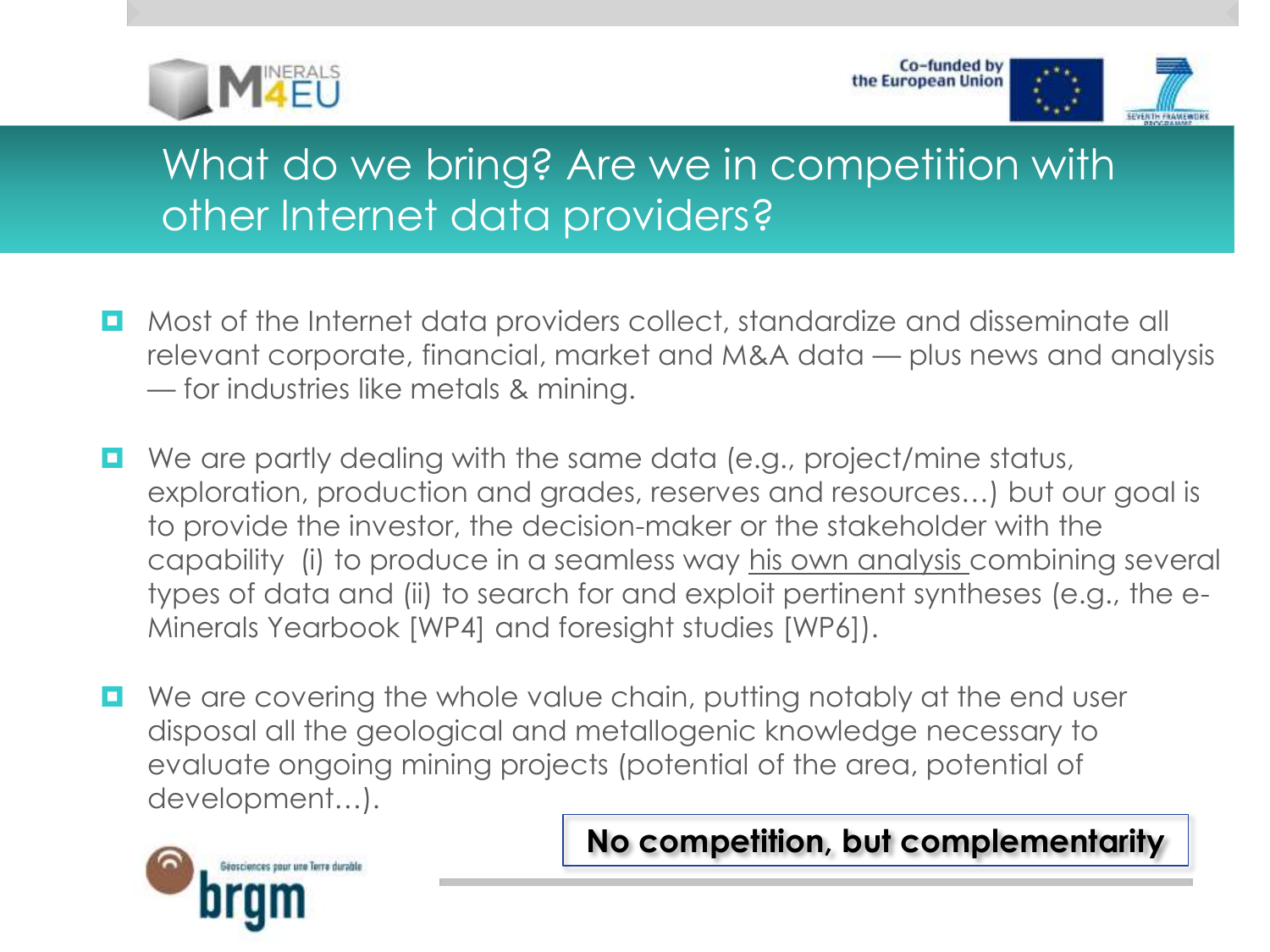## Expectations **INSPIRE implementation – Where do we stand?**

6

<http://www.eea.europa.eu/publications/midterm-evaluation-report-on-inspire-implementation>

Outstanding

Aboye Expectations

Meets

Below

enotations

all 1

Contribution and management

Consistently needs and

normally be expected

are often significant a

Consistently meets

consistently me ind

individual can wo

Consistently me

unproved throu

education and

Consistently

cansidering

Cyantry

position and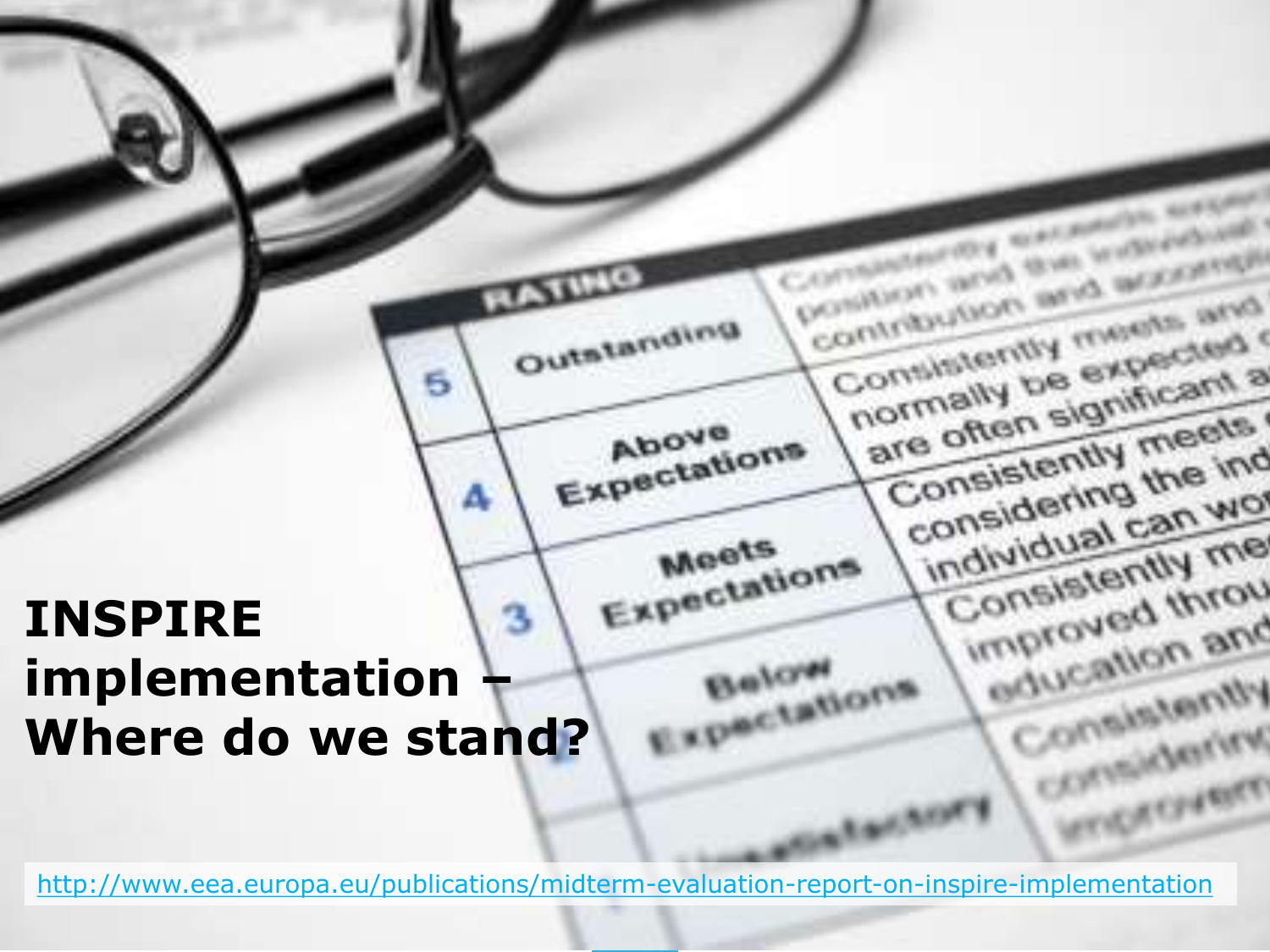

# **Where do we stand?**



Largely ok; discussions which data sets are in scope, some environmental data missing



Many data are open; but also many data sharing agreements missing



Largely ok, but sometimes seen as a oneoff exercise



Not yet widely implemented, but improving (in particular Annex I+II & Atom download)



Implementation only starting (mainly Annex I)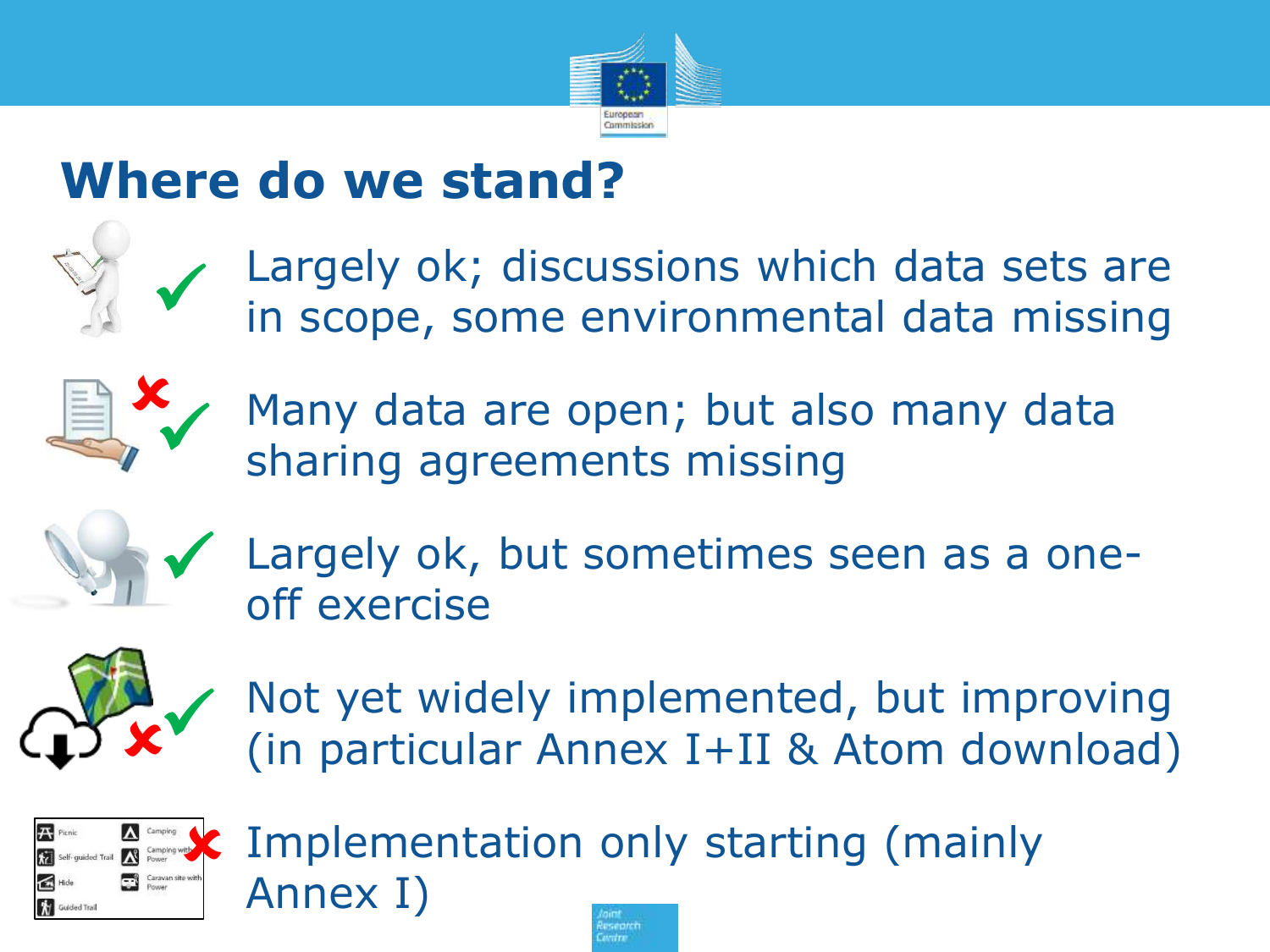# **INSPIRE implementation and use**

# **Where are we going?**

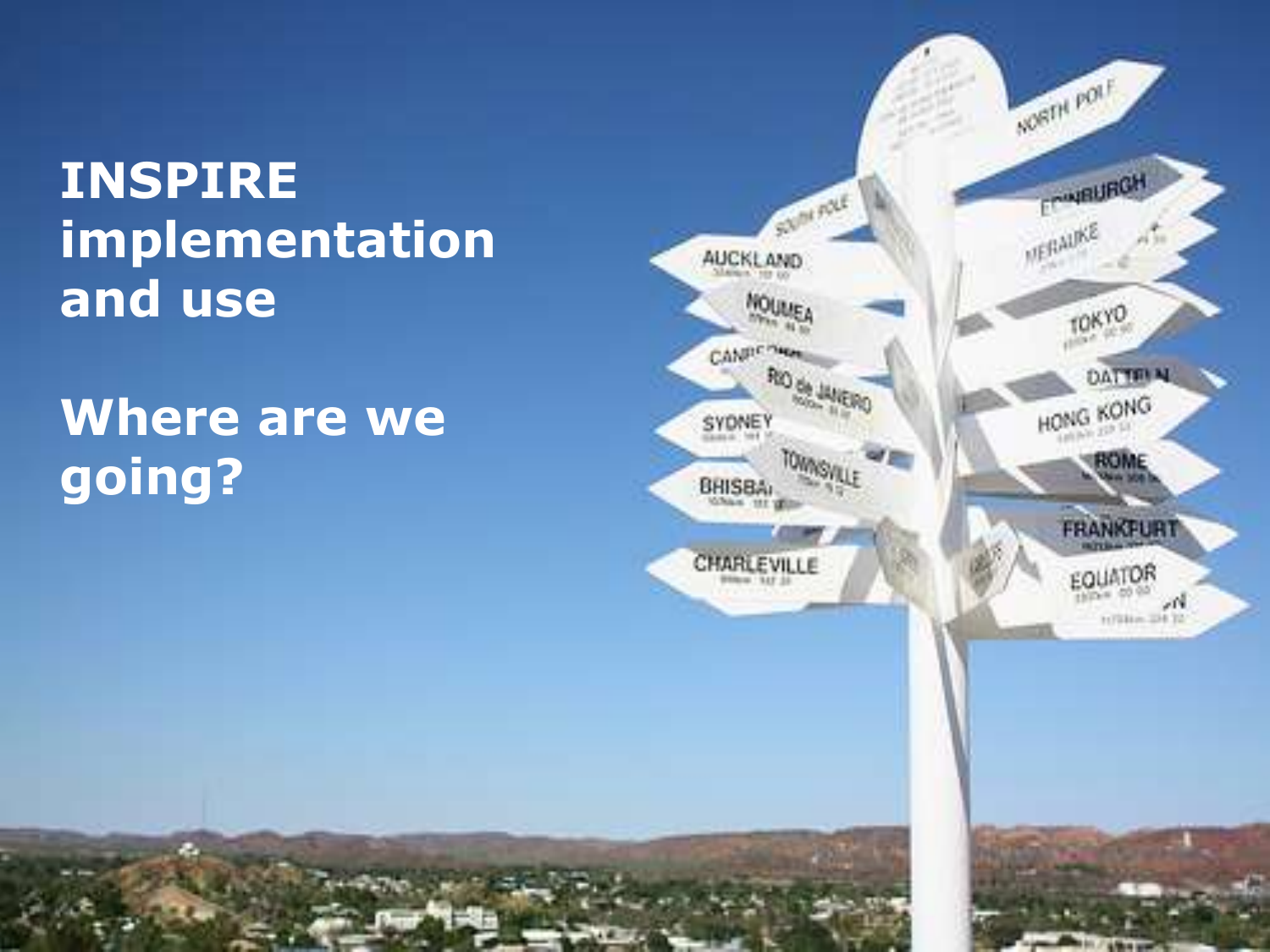

#### **Better regulatory monitoring**

#### **for better implementation of environmental regulation**



### "*e-environment for green results* "

(The reporting initiative under the Better Regulation Package)